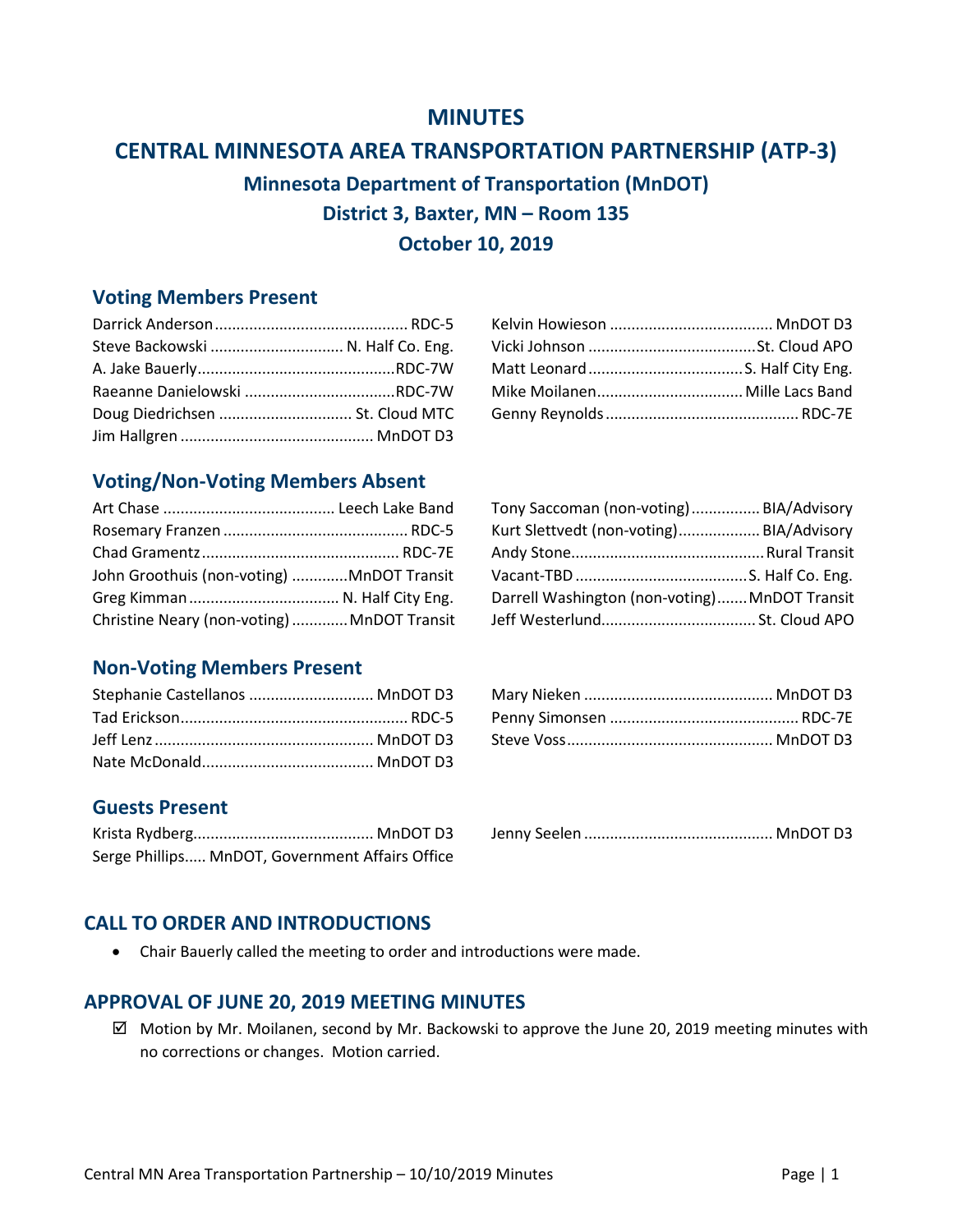## **FY2020-2023 LOCAL FEDERAL PROGRAM UPDATE**

#### *FY 2020 Local Federal Project Update*

- Mr. Howieson updated ATP-3 members on the FY 2020 Local Federal projects.
	- o Local Federal Program
		- Review of the FY 2020 projects. It is early in the process so not a lot of the project documentation has been received. Approximately, a third of the projects have the environmental documentation done.
		- **Benton County's CSAH 4 project (S.P. 005-604-027) in Foley was moved to FY 2020. The** City of St. Cloud's Beaver Island project (S.P. 162 090-007) is being delayed two years. It will be necessary to work with the St. Cloud Area Planning Organization on the change. Sherburne County's Great Northern Trail project (S.P. 071-090-005) will now be fully funded in 2020 rather than over two years. Benton County's CSAH 8 rumble strip project (S.P. 005-070-007) will be advanced and Cass County's CSAH 1 reclamation/roundabout project (S.P. 011-601-026) will be added.
		- STIP amendments will need to be done once the STIP has been approved.
	- o Highway Safety Improvement Program (HSIP)
		- Project development forms have been approved.
		- Mille Lacs County's Reduced Conflict Intersection (RCI) projects (S.P. 048-070-012) on Highway 169 are in good shape. RCIs will be placed at County Roads 11, 12 and 13.
		- Solicitation for HSIP projects underway. Deadline for submission is November 27, 2019.
	- o Local Partnership Program (LPP)
		- The purpose of the Local Partnership Program (LPP) is to address transportation issues on the trunk highway system that are of concern to Local Units of Government, but are typically not large-scale or high enough priority that they are directly selected as projects in the regular MnDOT Transportation Program.
		- The District is accepting candidate projects for FY 2024 LPP, due January 3, 2020. The proposed budget is \$1.3 million. Solicitation information will be sent to jurisdictions once details have been finalized. There may be some money in FY 2023 not programmed out but if so, it would be a small amount. Mr. Howieson will provide an update at the next ATP-3 meeting.
	- o Safe Routes to School (SRTS) Solicitation
		- There will be a solicitation in November for entities that had an existing SRTS Planning Study completed. The solicitation will be for school districts interested in having plans reevaluated with an engineering focus. Additional information will be coming.

#### **FEDERAL TRANSPORTATION UPDATE**

• Serge Phillips, from MnDOT's Office of Government Affairs, provided the ATP-3 membership a review of the Federal transportation program.

#### **FY 2020-2023 STATE TRANSPORTATION IMPROVEMENT PROGRAM (STIP) UPDATE**

• Work on the FY 2020-2023 STIP is being completed. The STIP has been approved by TPIC and executive leadership. It is currently in production to be printed. It is anticipated the approved document will be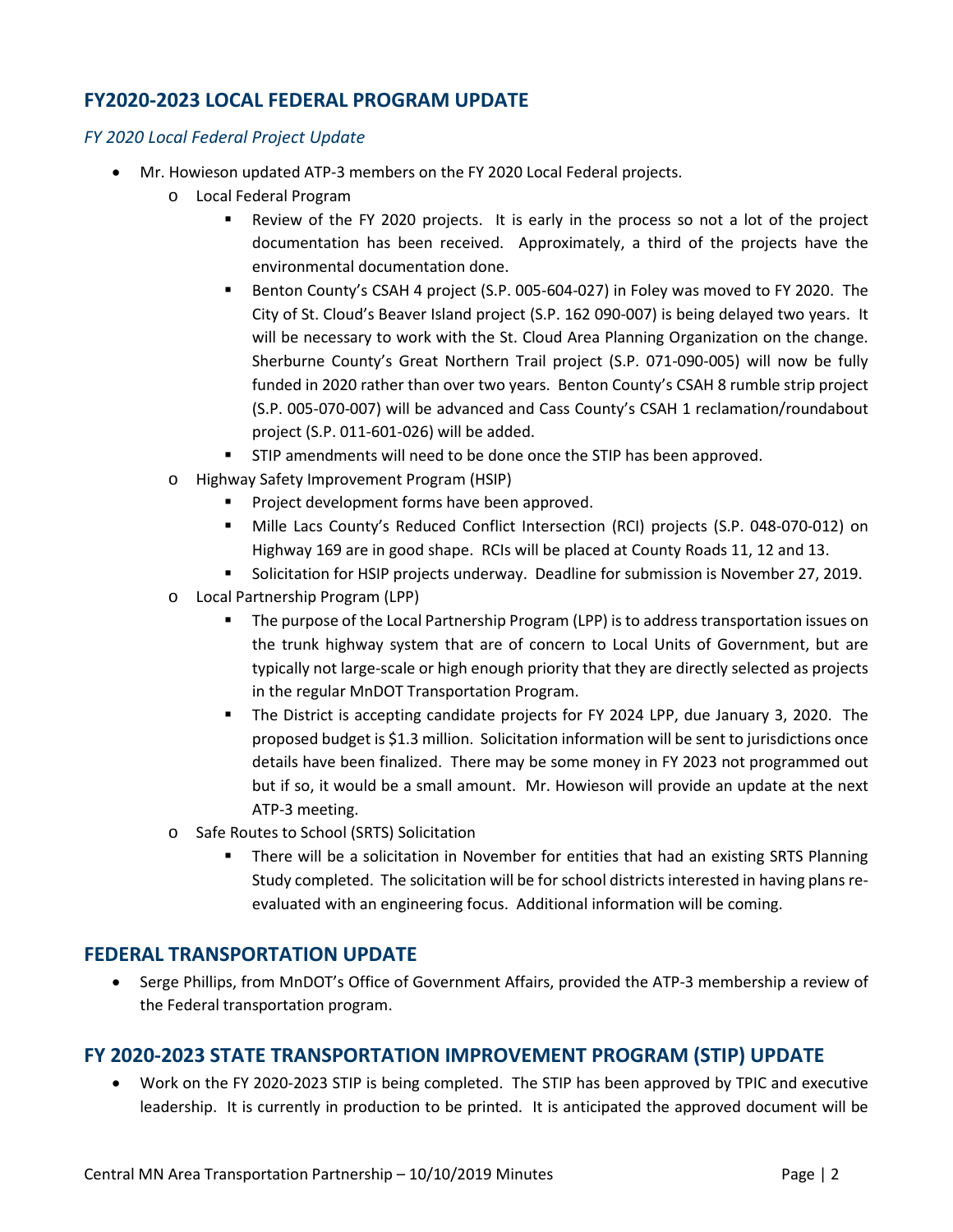submitted to the Federal Highway Administration and Federal Transit Administration on October 15, approximately two weeks later than previous years.

- o Once the STIP has been approved by the FHWA and Federal Transit Administration, copies of the District 3 pages and a link to the online version of the approved STIP will be sent to ATP-3 members.
- Local Resolutions:
	- o Mr. Voss reminded that Locals need to provide a resolution of support for their FY 2023 projects funded through the ATP managed program or Transportation Alternatives program, if they have not already done so. It is not necessary to submit an updated resolution for those projects that received additional funding. Mr. Howieson will review to identify if there are any outstanding resolutions.

## **FY 2021-2024 STIP DEVELOPMENT TIMELINE**

- Mr. Voss reviewed the FY 2021-2024 Area Transportation Improvement Program (ATIP) Development Meeting schedule. It was noted there was one date change in order to align with the State's announced TA solicitation schedule. The full application phase for the TA solicitation changed from November 15 to November 18. No action is needed on the schedule change as the June approval included provision to make needed changes to align with the statewide TA solicitation schedule.
- It appears transit capital projects will be managed centrally for FY 2024.
- It is anticipated funding guidance will be received in December from MnDOT's Central Office. This information will be shared at the ATP-3's January meeting.

#### **FY 2024 ATP-3 ATP MANAGED PROGRAM FEDERAL FUNDING PROJECT SOLICITATION**

- The Local Surface Transportation Program (STP) guidance and application materials to be used by the Regions for soliciting local candidate projects for the ATP-3 Draft FY 2021 – FY 2024 ATIP were reviewed.
	- o The St. Cloud Area Planning Organization (APO) is now soliciting projects for four years rather than five years. The application guidance form needs to be updated to reflect this change.
	- o Discussion on how the Regions are using the scoring worksheet. Regions have the flexibility to use points, stars or rank (high/medium/low). Each Region provided the ATP-3 membership with an update on how they use scoring worksheet.
- Applications are due January 3, 2020. Cities under 5,000 populations are required to have a project sponsor such as the County.

## **FY 2024 ATP-3 TRANSPORTATION ALTERNATIVE PROGRAM PROJECT SOLICITATION**

- ATP-3 reviewed the Transportation Alternatives (TA) project solicitation and selection schedule, guidelines and project selection process. Application materials will be sent upon approval by ATP-3 today.
	- o The application does not include a Safe Routes to School state solicitation section, which is a change from last year.
	- o Discussion on guidebook language regarding which applicants need to have a sponsor. It was noted that tribal units of government or school districts do not require a sponsor. Districts are not able to change the guidebook information as the document is prepared by MnDOT's Central Office staff.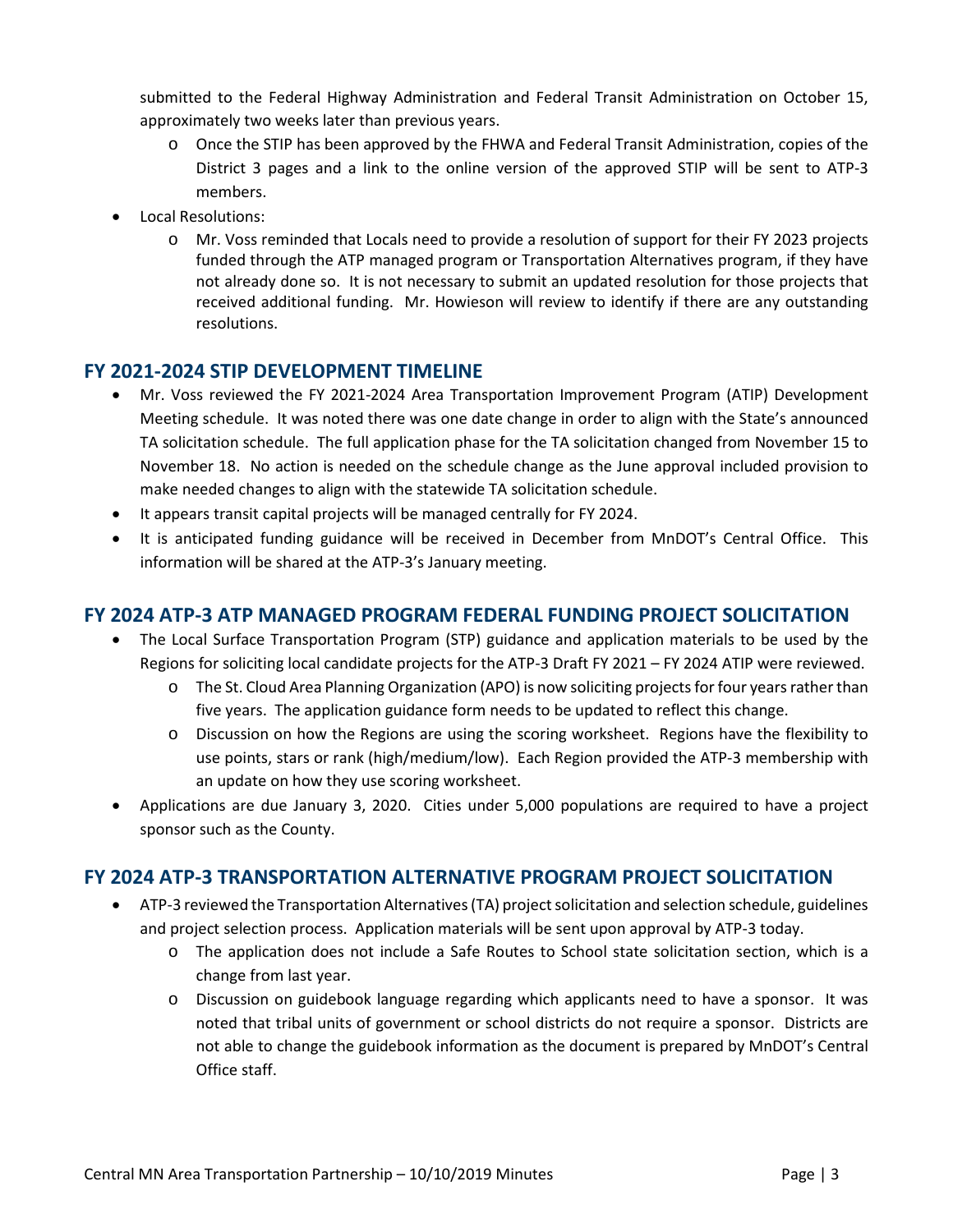- ATP-3 reviewed the equity points for FY 2024 TA solicitation. Region 7E will receive 7 additional equity points and is the only Region eligible to award equity points.
- $\boxtimes$  Motion by Ms. Johnson, second by Ms. Danielowski to approve the ATP-3 Local Surface Transportation Block Grant Program (STBGP) Part 1-Application Guide with the change indicating the St. Cloud APO annually solicits projects for the fourth year of the Area Transportation Improvement Program, the ATP-3 STBGP Part 2-Application, the ATP-3 Regional Project Assessment Evaluation Worksheet, the ATP-3 Transportation Alternatives (TA) Guidebook and ATP-3 TA Full Application for FY 2024. Motion carried.

# **ELECTION/APPOINTMENT OF ATP-3 TRANSPORTATION ALTERNATIVES (TA) COMMITTEE MEMBER REPRESENTING "PARKS AND RECREATION (LOCAL)" MEMBER**

- At the ATP-3's June meeting staff were directed to contact each Region to seek nominations to fill the "Parks and Recreation (Local) vacancy on the ATP-3 TA program committee. This position became vacant with the retirement of Kevin Grondahl from the Staples Parks and Recreation Department.
	- o Staff received a total of three nominations for the vacancy. Those nominations included:
		- **Barry Wendorf from Isanti County;**
		- Dillon Hayes from Mille Lacs County; and
		- Ben Anderson from Stearns County.
	- o Regional staff provided background information on the candidates for discussion by ATP-3 members.
- $\boxtimes$  Motion by Mr. Anderson, second by Ms. Reynolds to appoint Barry Wendorf from Isanti County to the TA Committee. Motion carried.

#### **DISTRICT 3 FREIGHT PLAN AND MANUFACTURERS' PERSPECTIVES STUDY**

- Stephanie Castellanos updated TPB members on District 3's Freight Plan and Manufacturer's Perspectives Study.
	- o Freight Plan
		- The first Freight Plan Advisory Committee meeting with stakeholders was held on September 30. The Technical Advisory Committee meeting was cancelled and will be rescheduled in November or December.
		- It is anticipated freight traffic will increase by 80 percent over the next 20 years. The freight plan will include shipping, intermodal and rest areas.
	- o Manufacturer's Perspective Study
		- Meeting face-to-face with approximately 150 key manufacturers and shippers in District 3. Interviews will take approximately 8 to 12 weeks to finish. If interested in seeing which organizations are being interviewed, contact Ms. Castellanos. The study will be a hybrid version, with two areas of focus: Urban (southern portion of District) and Rural (northern portion of District). This is the largest manufacturer's study MnDOT has done.
		- Consultants will be doing the study. Interview teams will be asking targeted questions. Information will be confidential and compiled into a report identifying ways to improve transportation.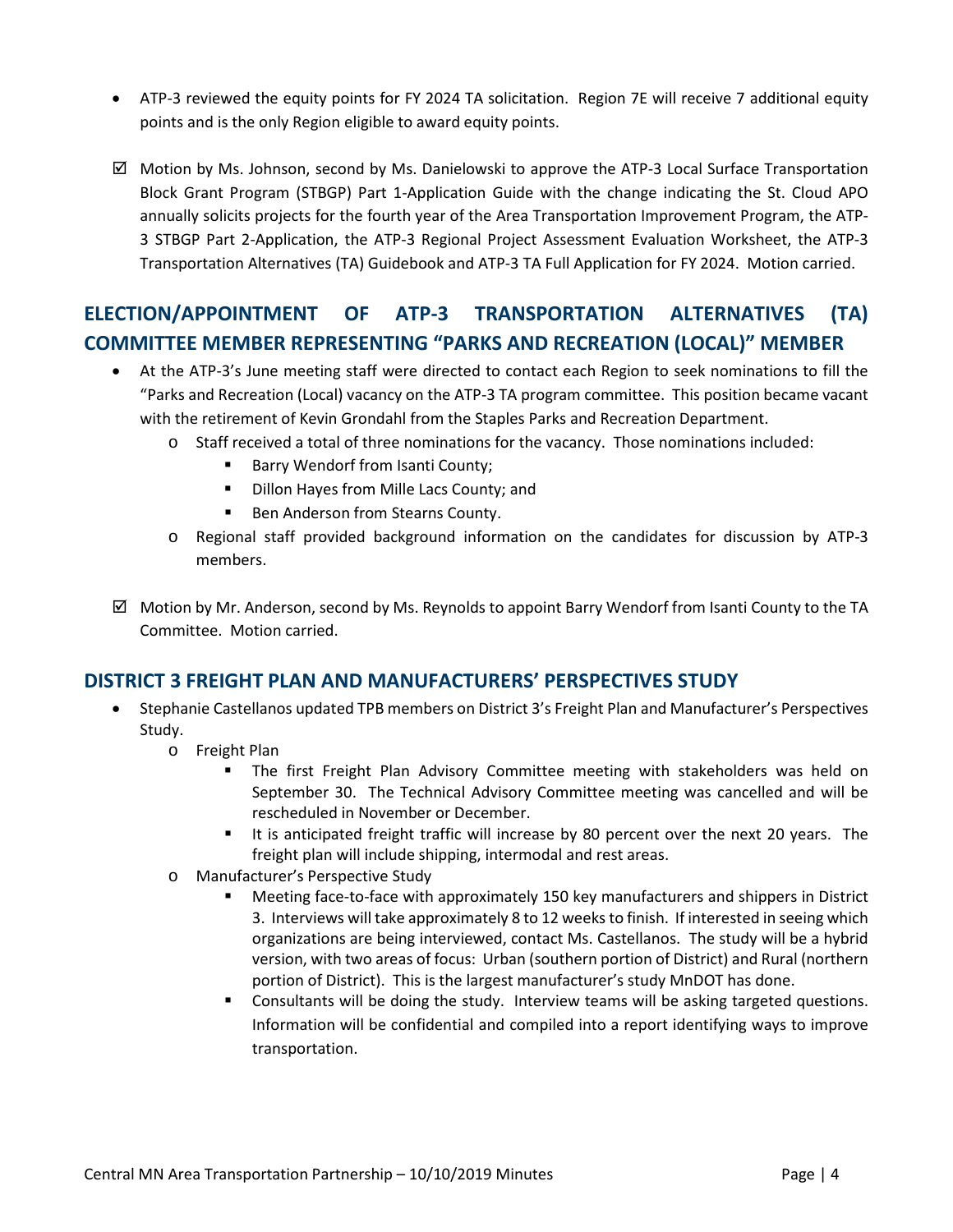# **UPDATE ON INTERSTATE 94 ST. MICHAEL TO ALBERTVILLE AND MONTICELLO TO CLEARWATER EXPANSION PROJECTS**

- Claudia Dumont, District 3 Project Manager, updated ATP-3 members on Interstate 94 projects within District 3.
	- o Maple Grove to Clearwater
		- The project will be a concrete overlay. A fourth lane from Highway 610 to Rogers is being added. There will be three lanes east bound under Highway 101.
	- o St. Michael to Albertville
		- Albertville will be adding a third lane west bound to CSAH 37.
		- A collector and distributor road for east bound traffic and access to Interstate 94 will be built.
		- Adding an east bound third lane from CSAH 19 to St. Michael.
		- Will be replacing CSAH 19 bridges and reconstructing Highway 241 interchange.
	- o Monticello to Clearwater
		- Programmed as a concrete overlay but will be diamond grind for ride quality.
		- A noise wall will be installed in Monticello.
		- There will be temporary widening.
		- **Maintenance of traffic issues.**
	- o The Gap (Albertville to Monticello)
		- Currently programmed in FY 2025 for resurfacing. Current budget is for the existing twolanes in each direction.
		- **An expansion estimate is currently at \$98 million.**
		- **Discussion on the need for the expansion. MnRoad Test Facility in this section poses some** issues.
	- o Additional Improvements
		- **Updated changeable message boards. New cameras for 511 and EMS.**
		- Connected and Automated Vehicles (CAV) striping. ADA improvements at Enfield Rest Area.
	- o Substantial Completion by Fall 2021
		- Significant investment in temporary widening to keep traffic moving during construction.
		- **Single Source Combined Communications Program to provide consistent messaging, 511** updates and public outreach.
		- Intelligent Work Zone Contract provide real-time trip information.
	- o Corridor Investments
		- **Maple Grove to Rogers \$127 million**
		- Rogers to St. Michael \$30 million
		- St. Michael to Albertville \$71 million
		- Albertville to Monticello (estimate) \$98 million
		- **Monticello to Clearwater \$104 million**
		- Recent projects (2011-2016) \$47 million
		- Total Investment \$477 million